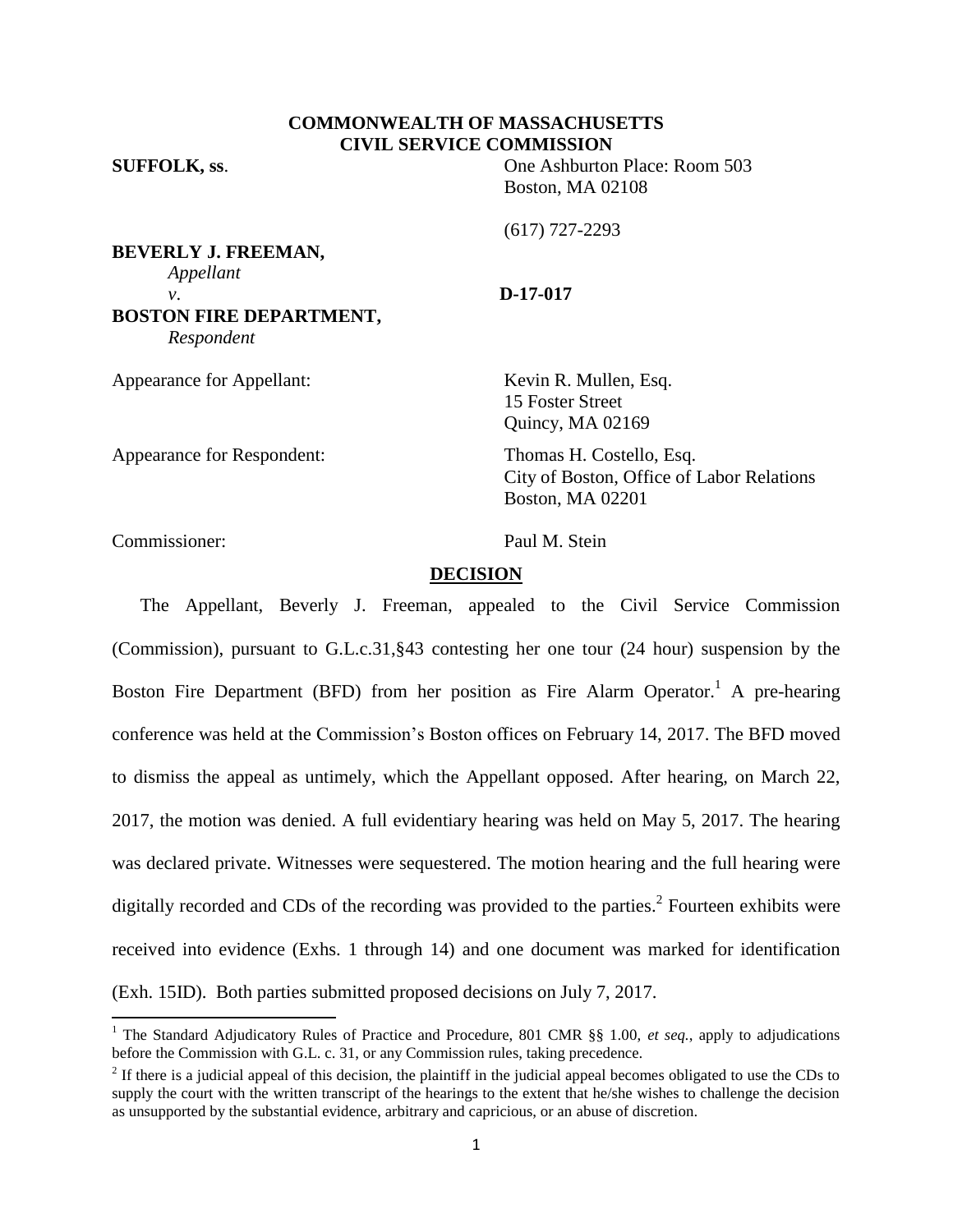## **FINDINGS OF FACT**

Based on the Exhibits entered into evidence and the testimony of the following witnesses:

*Called by the Appointing Authority*:

- John Walsh, BFD Chief of Operations
- Peter Clifford, BFD Superintendent
- Steve Keeley, BFD Assistant Superintendent
- Supervisor X, BFD Principal Fire Alarm Operator

*Called by the Appellant:*

■ Beverly J. Freeman, Appellant, BFD Fire Alarm Operator

and taking administrative notice of all matters filed in the case, pertinent law and reasonable inferences from the credible evidence, a preponderance of evidence establishes these facts:

1. The Appellant, Beverly J. Freeman, holds the tenured civil service title of permanent fulltime Fire Alarm Operator (FAO) in the Fire Alarm Division of the BFD, a position she has held since October 2001. Prior to the incident involved in this appeal FAO Freeman has never been the subject of any discipline. She is considered a "good employee". (*Exh. 6 [Ch.21.1-21.25]; Testimony of Appellant, Keeley & Clifford*)

## BFD Fire Alarm Operations

2. The BFD Fire Alarm Division, currently under the command of Superintendent Peter Clifford, has responsibility for the BFD communication center, a 24/7 operation which receives emergency (911) calls for service, dispatches the appropriate BFD responders, and communicates with the responders en route and on-scene of an incident. (*Exh. 6 [Ch.21.1- 21.25]; Testimony of Appellant, Clifford & Keeley*)

3. The Fire Alarm Division runs four work groups, with a staff of approximately six personnel on each shift, typically one Principal FAO, one Senior FAO and up to five FAOs per shift. The shift supervisor (operator-in-charge) is the senior officer on duty, usually the Principal FAO or the Senior FAO. (*Exh. 6 [Ch.21.12]; Testimony of Clifford, Keeley*)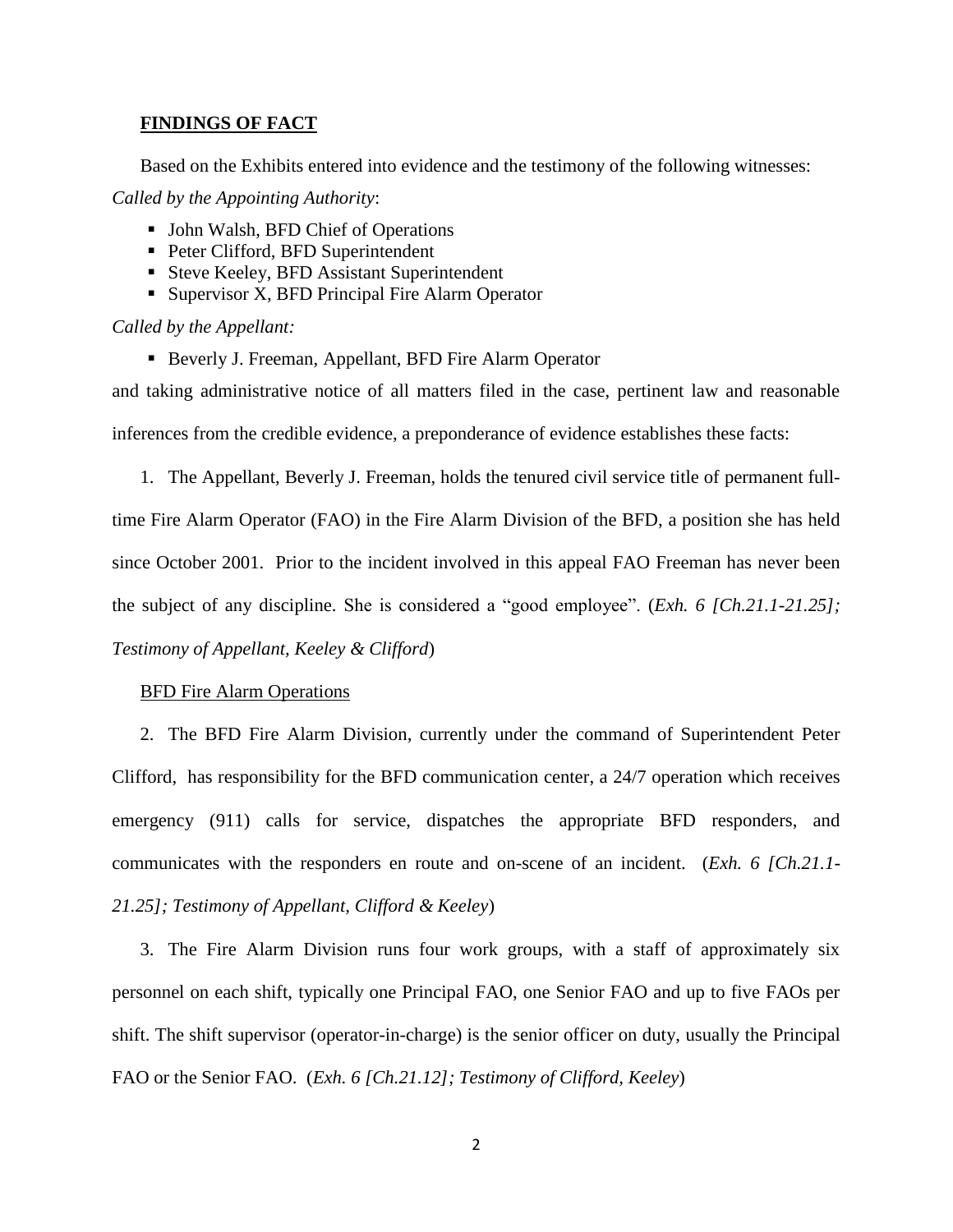4. FAOs rotate assignments approximately every two to three hours among three main duties: (a) Call-takers, who answer incoming 911 calls, identify the location and nature of the emergency, classify (Type Code) the emergency and enter the appropriate Type Code/Subtype into the computer system (CAD) which automatically transmits the information for further action by Dispatch; (b) Dispatchers, who are responsible to dispatch the apparatus and personnel, based on the location and the BFD's Basic Response Pattern associated with the assigned Type Code/Subtype for the incident involved; and (c) Radio, who communicate directly with the BFD incident command and other responders for the duration of the incident. Audio recordings are kept of all 911 and dispatch calls, and all transmissions, from initial alarm to closure are also entered into the CAD, from which a written record (Boston Fire Incident History) can be produced. (*Exhs. 7 through 12; Testimony of Appellant, Clifford, Keeley & Supervisor X)*

5. The BFD Basic Response Pattern, promulgated by order of the Fire Commissioner, provides a detailed set of protocols for handling hundreds of different kinds of emergency calls and incidents. Emergencies are coded by Type (e.g., Alarm, Bomb, Burn, Cardiac, Fire, Hazmat, etc.) and, within each Type, by Subtype. The protocols prescribe a precise level of response for any given incident, depending on the Type Code/Subtype, and the characteristics and location of the incident. (*Exhs. 6 [Ch.21.26] & 7; Testimony of Clifford & Keeley*)

6. The "ALARM" Type Code means the receipt of a report that an alarm device was triggered and includes various Subtypes of medical, residential and institutional alarms (e.g., AFBEDU, FBHOS, AFBHOT). Reports from a licensed central station alarm company that it received a signal that an alarm had been triggered at one of its covered properties are coded as ALARM/ACS. The Alarm Type incident carries the lowest "Alarm Level" (0), an "Investigative" level response, generally, meaning that the BFD will dispatch "1+1", meaning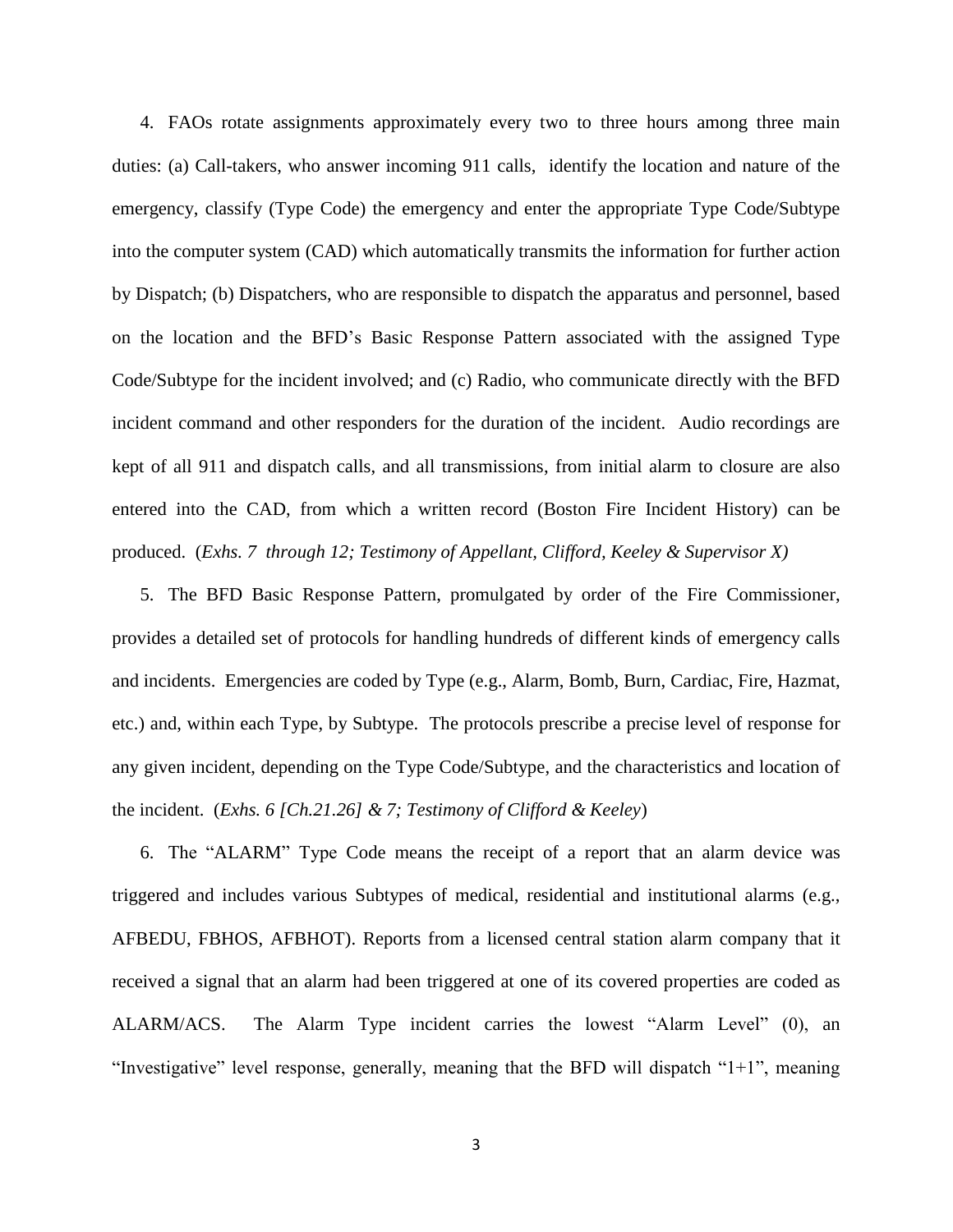the one Engine and one Ladder (or 1 Tower Ladder if a high-rise structure is involved) from the nearest available fire station. (*Exh. 7; Testimony of Appellant, Clifford, Keeley & Supervisor X*)

7. The "FIRE" Type Code includes a variety of Subtype codes specific to the type of property involved (e.g., PLANE, SHIP, TRAIN, etc.) The FIRE Subtype Code for a Building Fire is "STB", which stands for "Strike the Box", and may carry an Alarm Level from 1 (First Alarm Fire) through 9 (Ninth Alarm Fire). (*Exh. 7*)

8. A building fire ALARM/STB Level 1 triggers the dispatch of 3 Engines, 2 Ladder Trucks, a Rescue (Ambulance), and a District Chief to assume incident command. In the case of a "high rise" building fire, additional personnel, including an evacuation chief and safety officer are also dispatched. (Exhs. 6 & 7; *Testimony of Clifford & Keeley*)

9. Responders to an STB alarm assume they have an "active" building fire situation. and the "mindset" is different than when responding to an "ALARM/ACS" investigatory alarm. From the moment they are dispatched by an STB alarm, BFD responders are evaluating the staging, building access and other strategic planning. In addition, details about the building stored in the CAD are radioed to the responders, so that they are apprised of the precise location of standpipes and are aware of any particular dangers or issues that could affect fire suppression strategy or safety of fire personnel or others. (*Exh. 10; Testimony of Clifford & Keeley*)

10. FAOs receive training upon hire (although such training did not begin until after FAO Freeman was hired). In 2015, newly appointed Superintendent Clifford implemented additional OJT training exercises, including refreshers on proper type-coding of emergencies as well as issues about potential liability to the BFD for the work that FAOs perform. A Training Officer was added to the Fire Alarm Division in 2016. FAO Freeman attended these training exercises. (*Exh. 13; Testimony of Appellant, Clifford & Supervisor X*)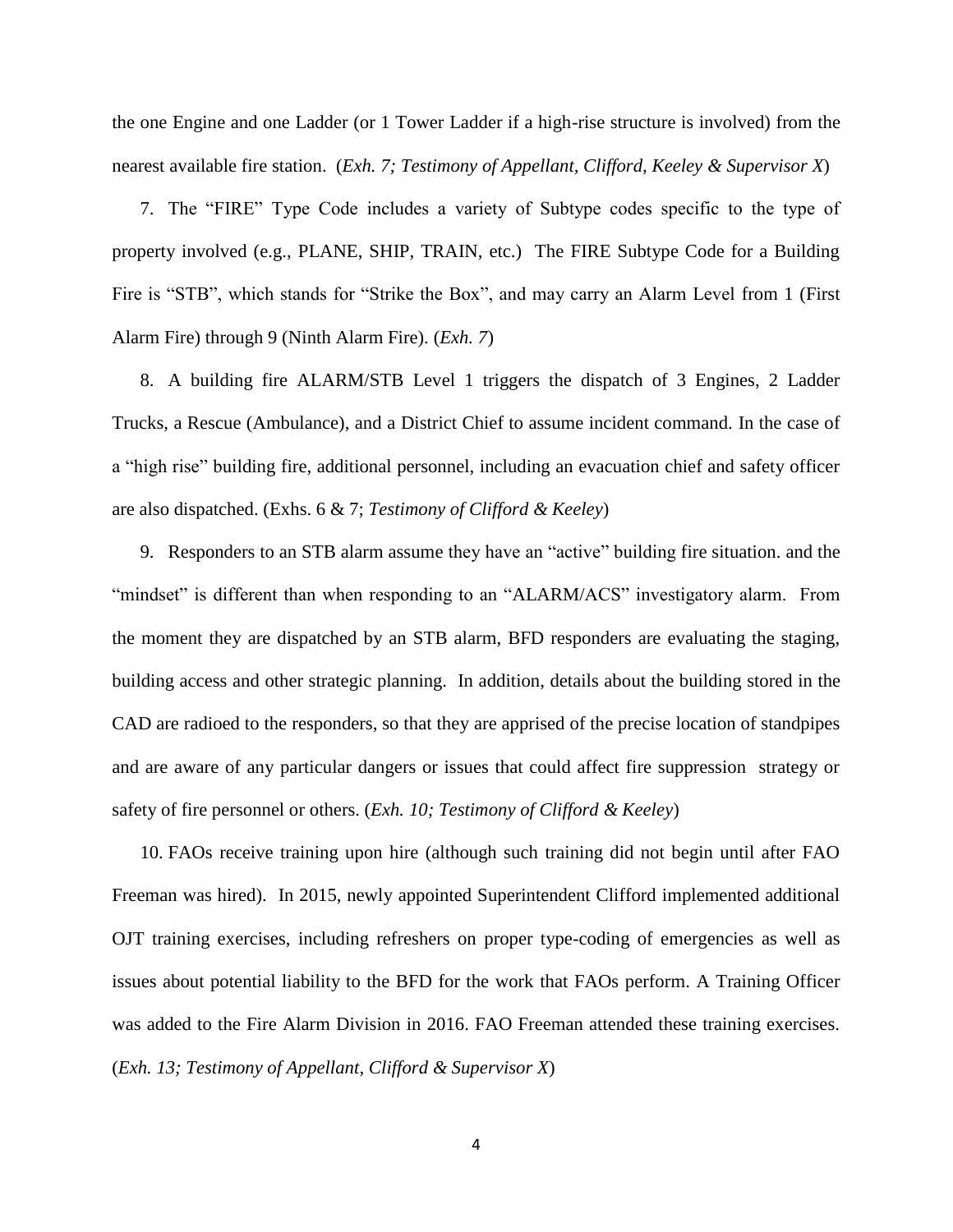11. Chapter 21 of the BFD's Rules and Regulations contains, among other things, the

following rules pertaining to the duties of FAOs:

21.13. The operator-in-charge of a watch shall normally be a Principal Fire Alarm Operator. He/she shall be responsible for the efficient operation of the Fire Alarm Office. All operators serving with him/her shall be subject to his/her orders. In the absence of a Principal Fire Alarm Operator, the designated Senior Fire Alarm Operator shall assume the duties of a Principal Fire Alarm Operator.

21.14. The Principal Fire Alarm Operator will assign operators to various duties as required and supervise operations to see that the work of the Fire Alarm Office is performed efficiently and properly. . . . . . .

21.18. Fire Alarm Operators shall acquire a thorough knowledge of all signals, calls, and location of fire companies and apparatus box locations and circuits, etc.; he/she shall familiarize themselves with and comply with the department Rules and Regulations and orders as issued applying to their duties.

21.19. All operators shall be alert and vigilant for all alarms, signals, radio, and telephone calls. . . .Upon the report of "smoke or fire showing" by the first arriving apparatus, the alert signal shall be sounded and all operators shall report to the Operation Area.

21.20. Operators shall give promptly all notifications required by the Rules and Regulations, and as otherwise ordered by the Fire Commissioner, Chief of Operations, Deputy Fire Chief of the Emergency Management Division and the Superintendent.

21.21. In the transmission of official or business messages, direct communication shall be established between the persons concerned, and only when direct communications cannot be made shall messages be accepted to be relayed. . . .

21.26. Alarms shall be transmitted immediately upon receipt, subject to the instructions of the Basic Response Pattern as promulgated by the Fire Commissioner. . . . When in doubt as to whether or not the subsequent alarm received is for the same fire, the operator in charge shall use his/her discretion . . . . Operators shall not assume that every adjacent box is for the same fire... . . .

21.28. If the fire is reported in a building, after dispatching the nearest engine company and ladder company, the nearest box shall be transmitted subject to the instructions of the basic response pattern.

(*Exh. 6 [Ch.21]*)

12. FAOs understand that, in their line of work, "seconds matter" and "time is of the

essence." An operator may defer to a supervisor for advice, but, preferably, the FAO should first

initiate an alarm and then confer with the supervisor. The FAO has a button that redirects a 911

call to a supervisor for immediate handling. In-person verbal contact is discouraged because it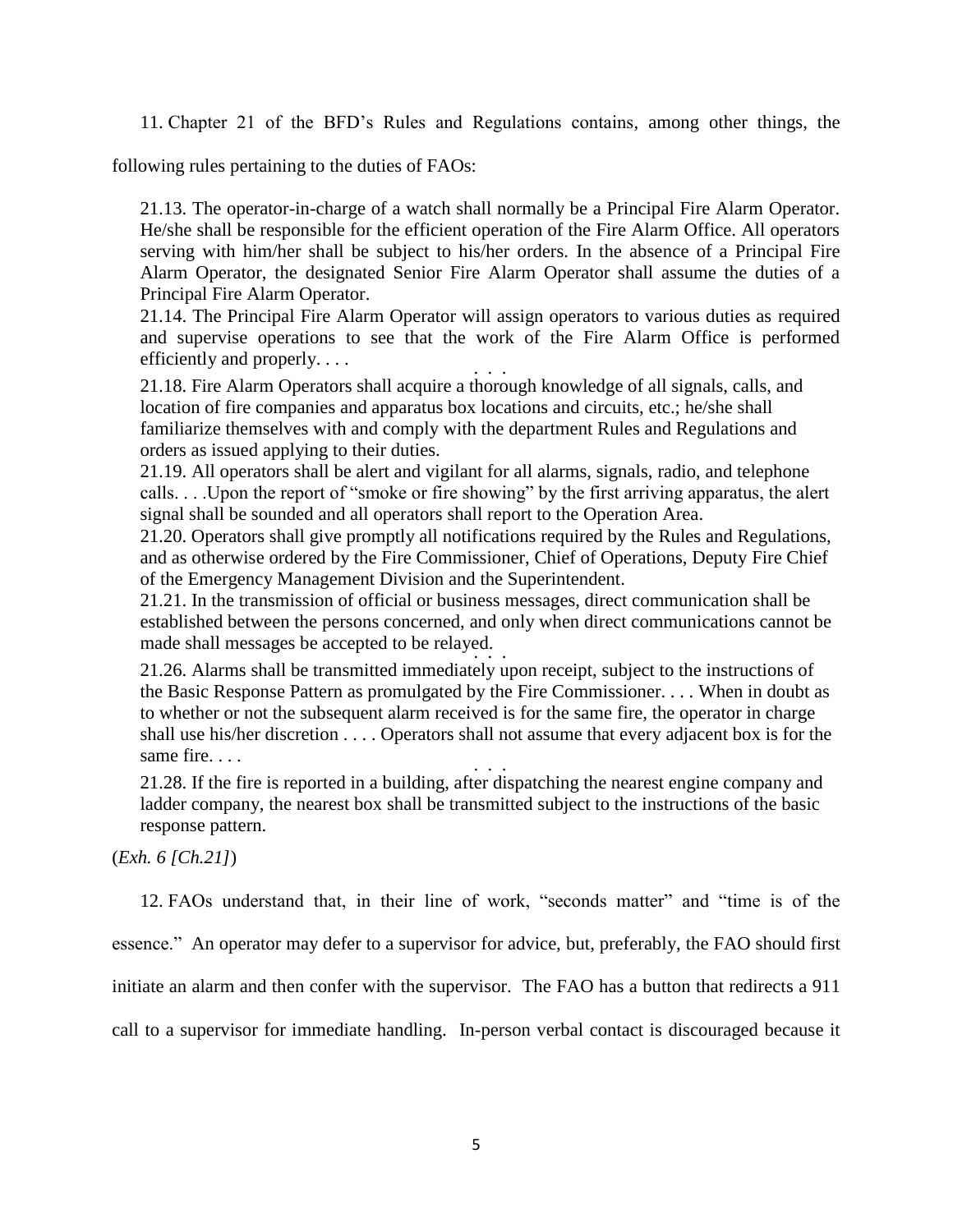means an operator must leave his/her station, it causes further time delay and in-house communications, unlike 911 or radio calls, are not recorded. (*Testimony of Clifford & Keeley*)

13. Should circumstances arise after resources have been dispatched that indicate the alarm level of the emergency was not as serious as originally coded, procedures allow for the alarm to be downgraded and allow apparatus to be diverted, called back or ordered to "Code C" response (meaning slow down and turn off the lights and sirens). Superintendent Clifford recited a saying that came up in the recent liability training he had initiated, to the effect: "You never get in trouble for sending more; you only can get in trouble for sending less." Assistant Superintendent Keeley put it: "Better safe than sorry." (*Testimony of Clifford & Keeley*)

#### The October 3, 2016 Incident

 $\overline{\phantom{a}}$ 

14. FAO Freeman was working on October 3, 2016 as the Call-Taker, when she received an incoming 911 call at 12:39:11 p.m. from a licensed central alarm company's answering service operator who relayed a report from a technician working at 115 Chauncy Street, one of the alarm company's monitored buildings, who was then on-scene testing the building generator. The call, which lasted about a minute, includes the following recorded exchange between FAO Freeman and the alarm company caller:

| FAO:    | Boston Fire, what's your emergency?                                                |
|---------|------------------------------------------------------------------------------------|
| Caller: | Hi. It's 115 Chauncy Street.                                                       |
| FAO:    | 115 Chauncy?                                                                       |
| Caller: | Yeah.                                                                              |
| FAO:    | Community Builders? <sup>3</sup>                                                   |
| Caller: | Yup. Um, they have a system on test, but I just spoke to the gentleman and he says |
|         | there is smoke in the building so we believe there's a real fire. He was doing a   |
|         | generator test, so he wanted to know if you guys could come down and check it      |
|         | out.                                                                               |
| FAO:    | OK. 115 Chauncy Street?                                                            |
| Caller: | Yup.                                                                               |
| FAO:    | What's your call back number?                                                      |

<sup>&</sup>lt;sup>3</sup> The CAD system automatically identifies the caller as a licensed central alarm company and provides the FAO with data on the licensee and the location involved. (*Exh. 12; Testimony of Keeley & Clifford*)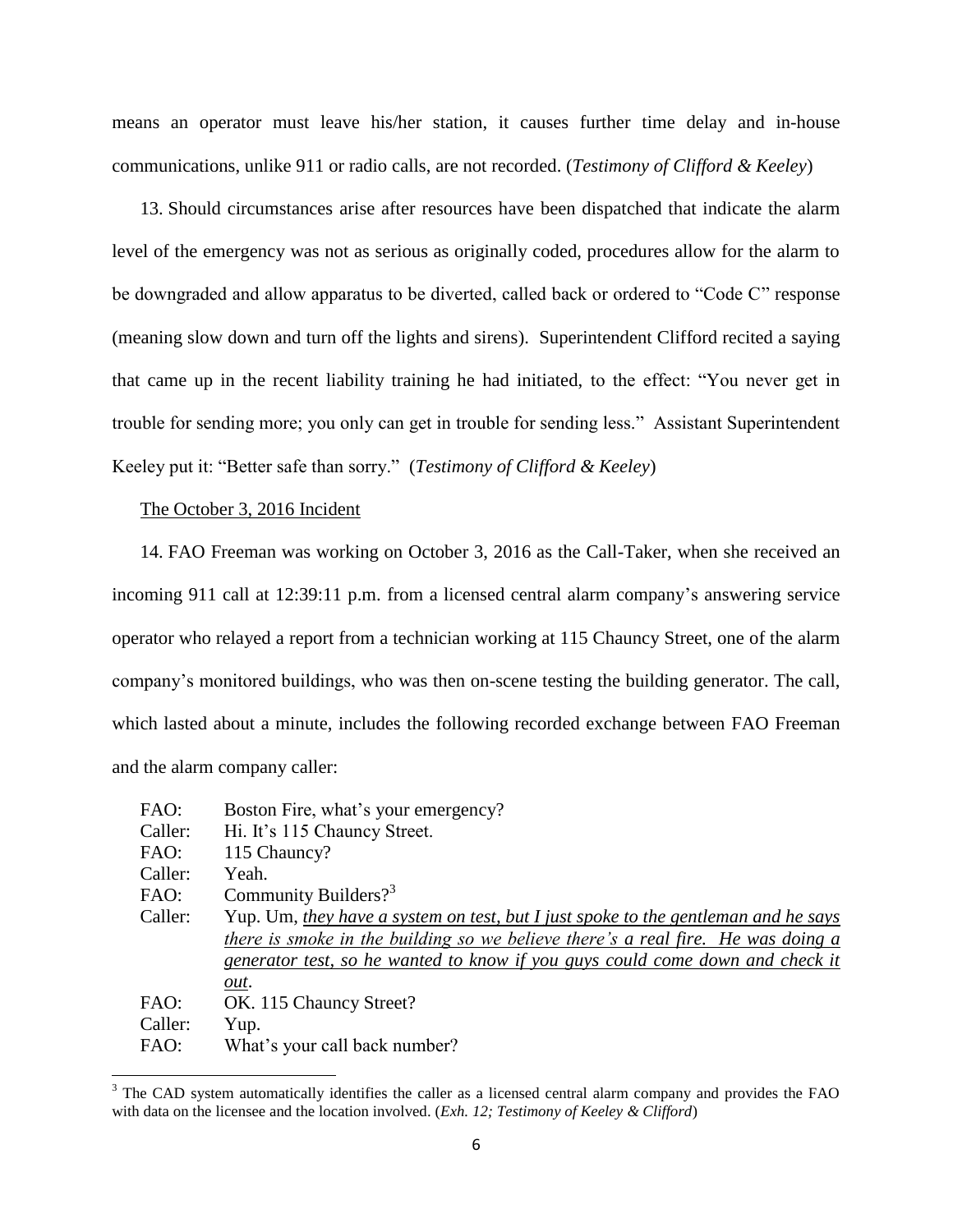| Caller: | [Number Redacted]                                                                                  |
|---------|----------------------------------------------------------------------------------------------------|
| FAO:    | OK, and you said he's testing the generator?                                                       |
| Caller: | Yeah.                                                                                              |
| FAO:    | OK.                                                                                                |
| Caller: | <u>He put the system on test and when we go the fire alarm we didn't dispatch.<sup>4</sup> But</u> |
|         | then he just called me and said there's smoke in there, so $\dots$ .                               |
| FAO:    | OK. Is it from him testing the generator, or $\dots$ .                                             |
| Caller: | No, no, no, that's not what he told me. He said "I think there may be a fire", so. $\ldots$        |
| FAO:    | Alright. And do you have his call back number?                                                     |
| Caller: | Um, $Ido$ not. I'm sorry.                                                                          |
| FAO:    | You do not. OK. 115 Chauncy Street.                                                                |
| Caller. | Yeah, 'cause we only have an answering service, so                                                 |
| FAO:    | Alright. OK. Fire Department's on their way.                                                       |
| Caller: | Alright. Thanks. Bye bye.                                                                          |
|         |                                                                                                    |

(*Exhs. 8 & 9*) (*Emphasis added*)

 $\overline{\phantom{a}}$ 

15. The building at 115 Chauncy Street is a 12-story residential structure in the Chinatown area of downtown Boston and is considered a "high rise" for BFD response purposes. At the time, the building also was categorized as a "dangerous" structure, because of hazards due to construction work that was on-going, which left ceilings, wiring and vents exposed, and there were open holes between several of the floors. The CAD system contained all of this information. (*Exhs. 10; Testimony of Clifford & Keeley)*

16. When FAO Freeman received the call about 115 Chauncy Street, the BFD was also onscene at another fire on Lincoln Street, about two blocks away. The BFD Basic Response Pattern anticipates that there may be more than one active fire to suppress and the FAOs are trained to follow the procedures to ensure that all necessary resources are deployed in such circumstances to meet the proper level of emergency response required for every fire. (*Testimony of Appellant, Keeley, Clifford & Supervisor X*)

17. After completing the 911 call with the central alarm company, instead of immediately entering any Alarm Type-Code, FAO Freeman approached Senior FAO Supervisor X, who was

<sup>4</sup> Generator testing typically will produce smoke, usually as exhaust from the building but in a few systems the smoke may appear to be coming from inside. (*Exhs 5 & 13; Testimony of Keeley & Clifford*)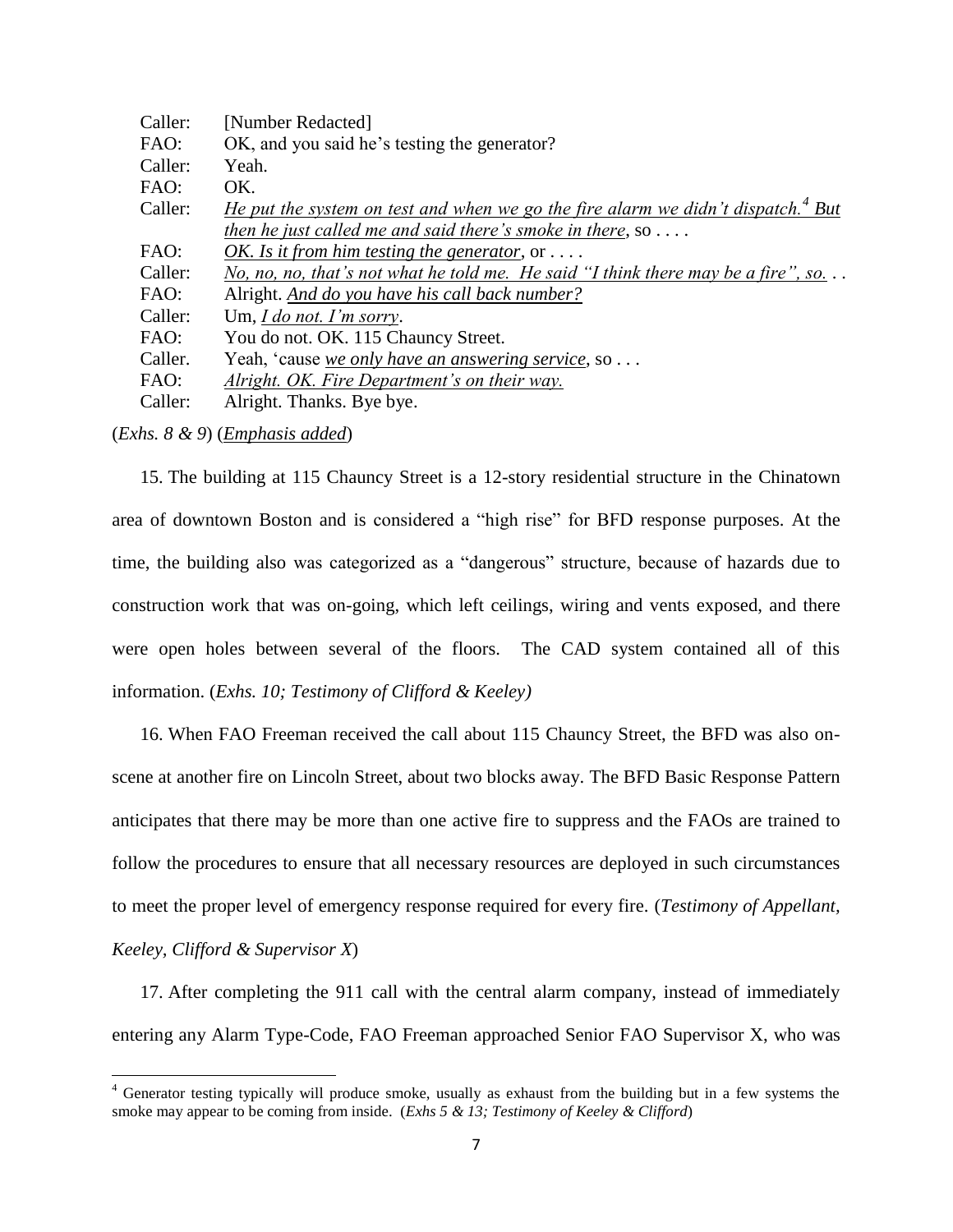stationed about 10 to 12 feet away, and was then Acting Principal FAO and the operator-incharge as shift supervisor. (*Exh. 13; Testimony of Appellant & Supervisor X*)

18. FAO Freeman and SFAO Supervisor X have somewhat different recollections of the conversation between them, which was not recorded. To the extent their recollections differ, I find the version provided by FAO Freeman as more credible, more complete and more consistent with the documentary and recorded records in evidence. (*Exhs. 5, 8 through 14; Testimony of Appellant & Supervisor X*)

19. FAO Freeman was not sure whether to input the 911 call as an investigative level Central Station Alarm (ACS), because it had come from that source or, whether she should "Strike the Box", i.e., treat the "third party" call as the report of an active "building fire" and input it as a First Alarm Building Fire (ALARM/STB, Level 1), although there was no one to contact onscene to verify whether there was actually a fire. Had FAO Freeman been given a contact number for the technician on scene, she would have called him instead of going to SFAO Supervisor X.(*Exhs. 5 & 13; Testimony of Appellant*)

20. FAO Freeman informed SFAO Supervisor X that a central alarm company operator had called the 911 line and reported that a technician, who had been testing a generator at 115 Chauncy Street, had called the alarm company and reported that he had seen "smoke in the building" that was not due to the generator testing, and that the alarm company was unable to provide a contact number for FAO Freeman to reach the technician to verify the conditions. FAO Freeman did not specifically mention the word "fire" to SFAO Supervisor X. (*Exhs. 5, 13, 14; Testimony of Appellant & Supervisor X*)

21. FAO Freeman asked SFAO Supervisor X to tell her what to do and was told: "Hold on." (*Exh. 13; Testimony of Appellant*)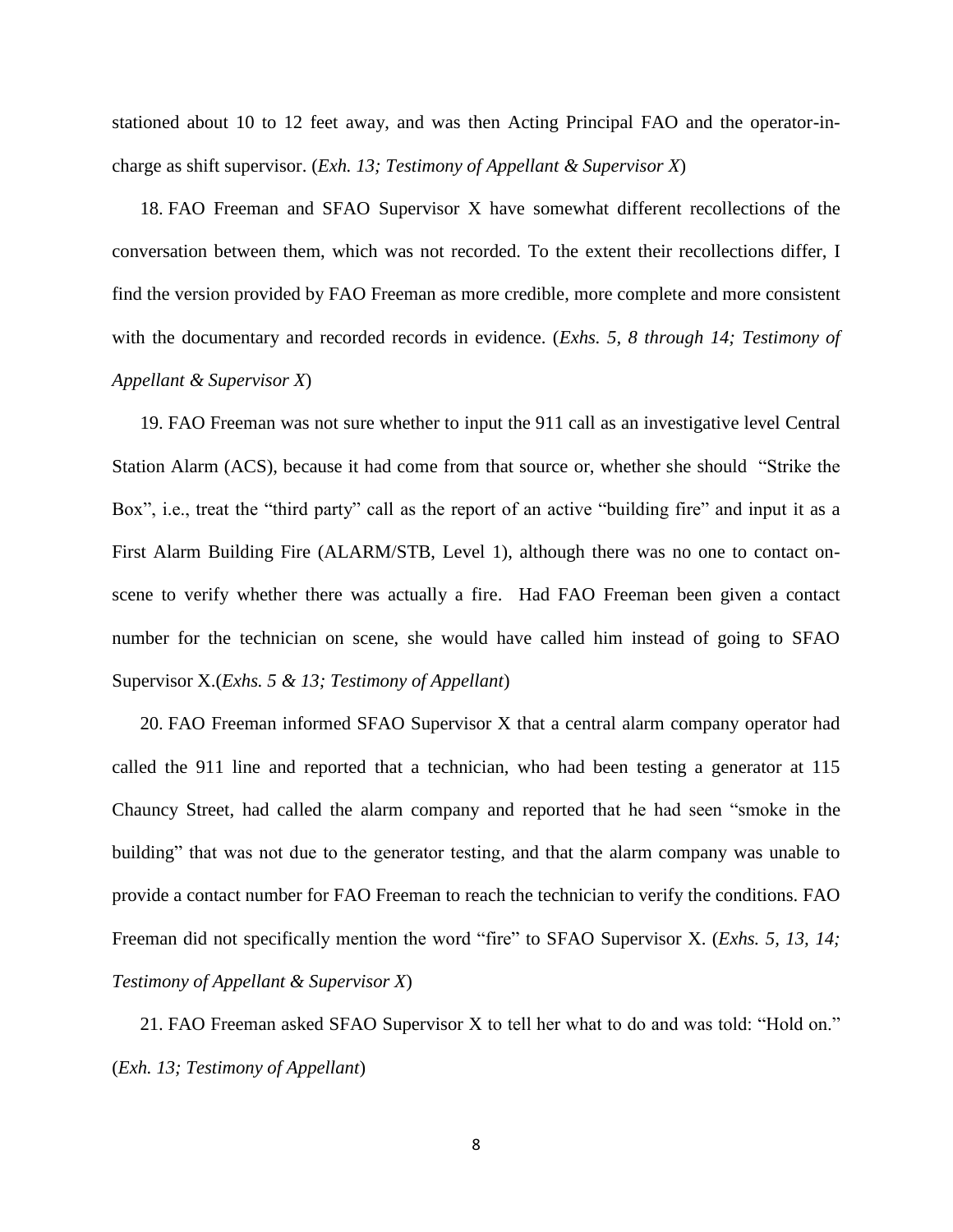22. After waiting in her supervisor's presence for approximately two to three minutes, FAO Freeman again asked for direction: "Should I Strike the Box?" to which SFAO Supervisor X said: "No. Send 1 & 1". (*Exh. 13; Testimony of Appellant*) 5

23. Immediately upon receiving her supervisor's order, at 12:43:13 p.m., FAO Freeman entered ALARM (ACS) into the system, triggering an "Investigative" response to 115 Chauncy Street by Engine Company 10 and Tower Ladder Company 3, in accordance with the Basic Response Plan protocol. Each apparatus was less than a mile away from the building and arrived on scene at 115 Chauncy Street within three minutes. (*Exhs. 7 &. 11: Testimony of Appellant)*

24. At 12:54:47 p.m., based on reports received from the BFD firefighters on-scene, SFAO Supervisor X changed the 115 Chauncy Street event Type Code from ALARM (ACS) to FIRE (STB), transmitting over the radio the "dangerous building" warning and the "hazards" listed for the property in the CAD system. The additional resources, including EMS responders, apparatus and personnel, were then dispatched as required for a First Alarm Building Fire. (*Exhs. 10 & 11*)

25. The incident ultimately became a Second Alarm Fire, with smoke eventually reported down as far as the 9<sup>th</sup> floor, requiring an emergency street closure and the evacuation of building residents, some of whom were persons with disabilities. Approximately two hours after the initial 911 call, the incident was closed at 14:38:16 p.m. (*Exh. 11; Testimony of Clifford*)

26. After reviewing the 911 recording, a portion of the incident radio traffic and the Boston Fire Incident History (printed 10/5/2016), Superintendent Clifford initiated an investigation into the circumstances surrounding the actions taken by FAO Freeman on October 3, 2016. FAO Freeman and SFAO Supervisor X were separately interviewed by a panel headed by Acting Fire

 $\overline{\phantom{a}}$ 

<sup>&</sup>lt;sup>5</sup> I do not find credible SFAO Minehan's testimony to the effect that her response was to "Send something." This somewhat self-serving and ambiguous recollection seems wholly out of character with what would be expected from a supervisor being asked by a subordinate to clarify a question about the appropriate response to a 911 call. (*Exh. 14; Testimony of Minehan*)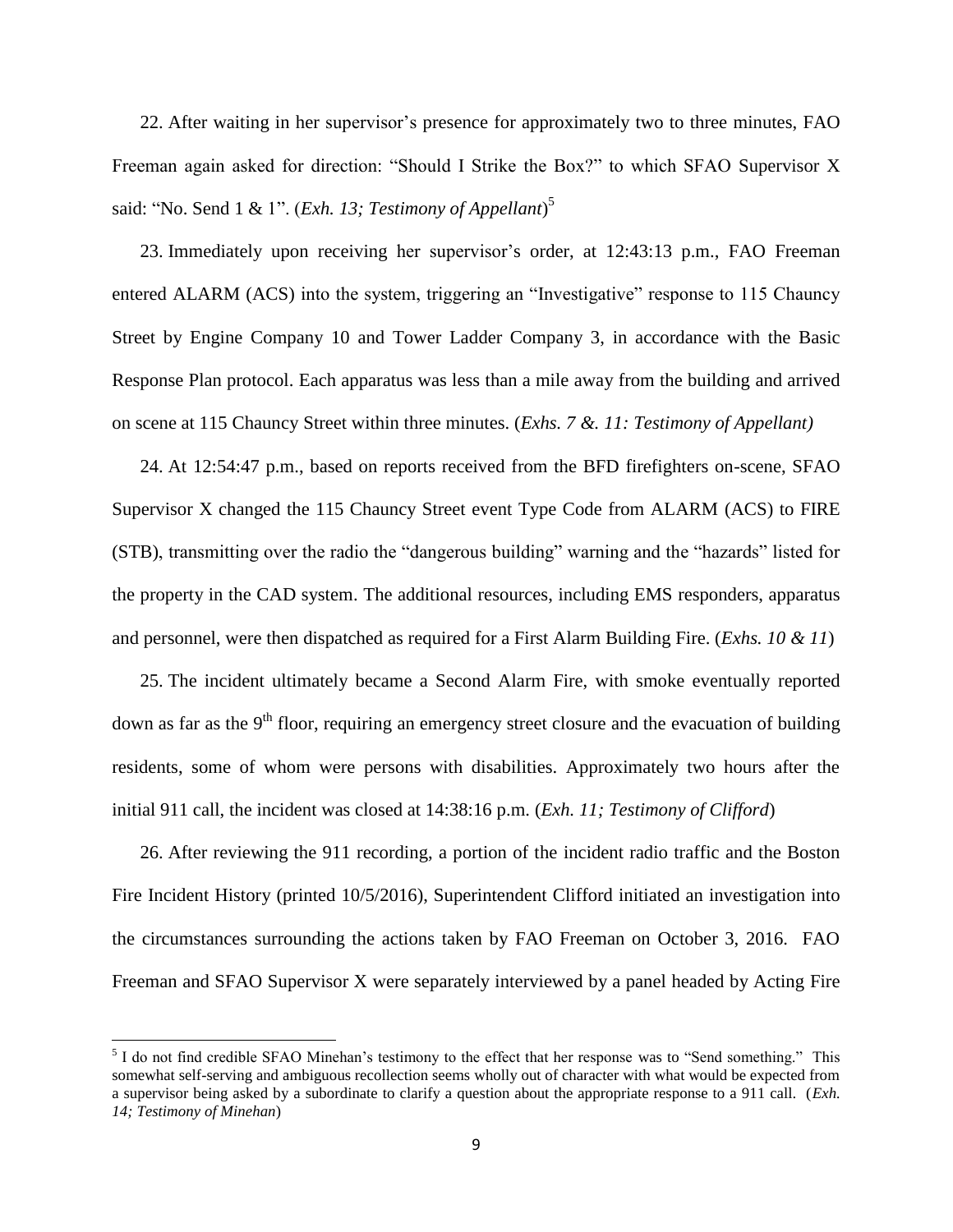Alarm Division Superintendent Edward Byrne. (*Exhs. 5, 8 through 12 & 14; Testimony of Appellant, Clifford & Supervisor X*) 6

27. By disciplinary notice dated November 8, 2016, Acting Superintendent Byrne issued a one (1) tour suspension of FAO Freeman for "Not Following Department Procedure for a reported Building Fire", in violation of BFD Rules and Regulations 21.28. (*Exh. 1*)

28. FAO Freeman requested an appeal hearing on the suspension. BFD Chief of Operation,

John F. Walsh, was assigned to conduct the hearing which was held on December 27, 2016. FAO

Freeman appeared and testified. She waived her union representation and was represented by

counsel who appeared and argued on her behalf. (*Exhs. 2, 3 & 13; Testimony of Appellant*)

29. By letter dated December 29, 2016, Fire Commission Finn upheld the one (1) tour suspension imposed on FAO Freeman. Commissioner Finn's letter states, in part:

On October 3, 2106, Operator Freeman received a call from an alarm company stating one of their technicians doing generator testing at 115 Chauncy Street reported there was smoke in the building. . . . Operator Freeman asked the caller if the smoke was related to the generator testing and was told no, no, no. . . . [T]he technician was reporting a fire in the building. Department procedures for this information given requires the operator taking the call to enter a STB type code into the CAD to get the appropriate response initiated. From the start of the call to when a . . . central station [alarm]was dispatched, three to four minutes had elapsed. Approximately 15 minutes after the receipt of the call, Tower Ladder 3 ordered the box to be struck for smoke on floors 11 and 12. This ultimately resulted in a two alarm fire with a report of disabled people needing assistance. On December 27, 2016 . . . you attended an appeal hearing . . . and had your attorney

represent your interest.

. . . I have given thought to the consistent application of the progressive discipline guidelines, my own understanding of the needs of the fire department, the circumstances of this infraction, and your past performance with the Department. The Department regards this as a matter of concern . . . Boston Fire Department rules, procedures and policies . . . . not only protect the public, but are also for its own members. . . .

You have the right to appeal this decision to the Civil Service Commission.

(*Exh. 4*)

 $\overline{\phantom{a}}$  $6$  Superintendent Clifford had begun a pre-approved medical leave prior to when the interviews were conducted. (*Testimony of Clifford*)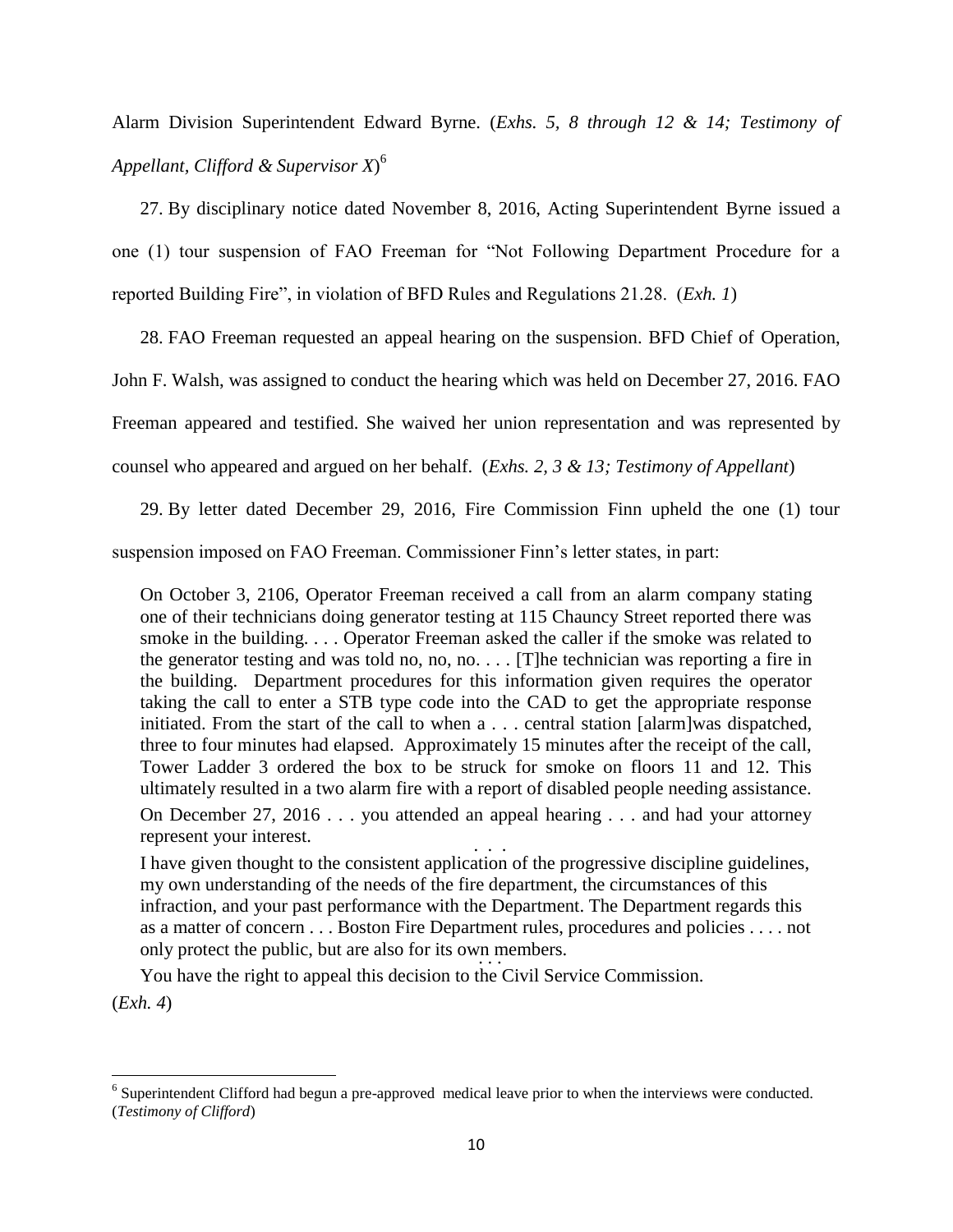30. Ms. Freeman received Chief Finn's December 29, 2016 letter on or about January 4, 2017 but did not inform her attorney, who had no notice of the letter until the  $19<sup>th</sup>$  or  $20<sup>th</sup>$  of January. After meeting with her attorney on Monday, January 23, 2017, Ms. Freeman filed this appeal with the Commission by mail, postmarked January 25, 2017. (*Motion Hearing; Claim of Appeal*)

## **APPLICABLE CIVIL SERVICE LAW**

A tenured civil service employee may be suspended for "just cause" after due notice and hearing upon written decision "which shall state fully and specifically the reasons therefore." G.L.c.31,§41. A person aggrieved by a decision of an appointing authority made pursuant to G.L.c.31,§41 may, within ten days after receiving notice of the appointing authority's decision, appeal to the Commission under G.L.c.31,§43, which provides, in part:

"If the commission by a preponderance of the evidence determines that there was just cause for an action taken against such person it shall affirm the action of the appointing authority, otherwise it shall reverse such action and the person concerned shall be returned to his position without loss of compensation or other rights; provided, however, if the employee by a preponderance of evidence, establishes that said action was based upon harmful error in the application of the appointing authority's procedure, an error of law, or upon any factor or conduct on the part of the employee not reasonably related to the fitness of the employee to perform in his position, said action shall not be sustained, and the person shall be returned to his position without loss of compensation or other rights. The commission may also modify any penalty imposed by the appointing authority."

Under Section 43, the Commission makes a de novo review "for the purpose of finding the facts anew." Town of Falmouth v. Civil Service Comm'n, 447 Mass. 814, 823 (2006) and cases cited. The role of the Commission is to determine "whether the appointing authority has sustained its burden of proving that there was reasonable justification for the action taken by the appointing authority." City of Cambridge v. Civil Service Comm'n, 43 Mass.App.Ct. 300, 304, rev.den., 426 Mass. 1102 (1997). See also City of Leominster v. Stratton, 58 Mass.App.Ct. 726, 728, rev.den., 440 Mass. 1108 (2003); Police Dep't of Boston v. Collins, 48 Mass.App.Ct. 411,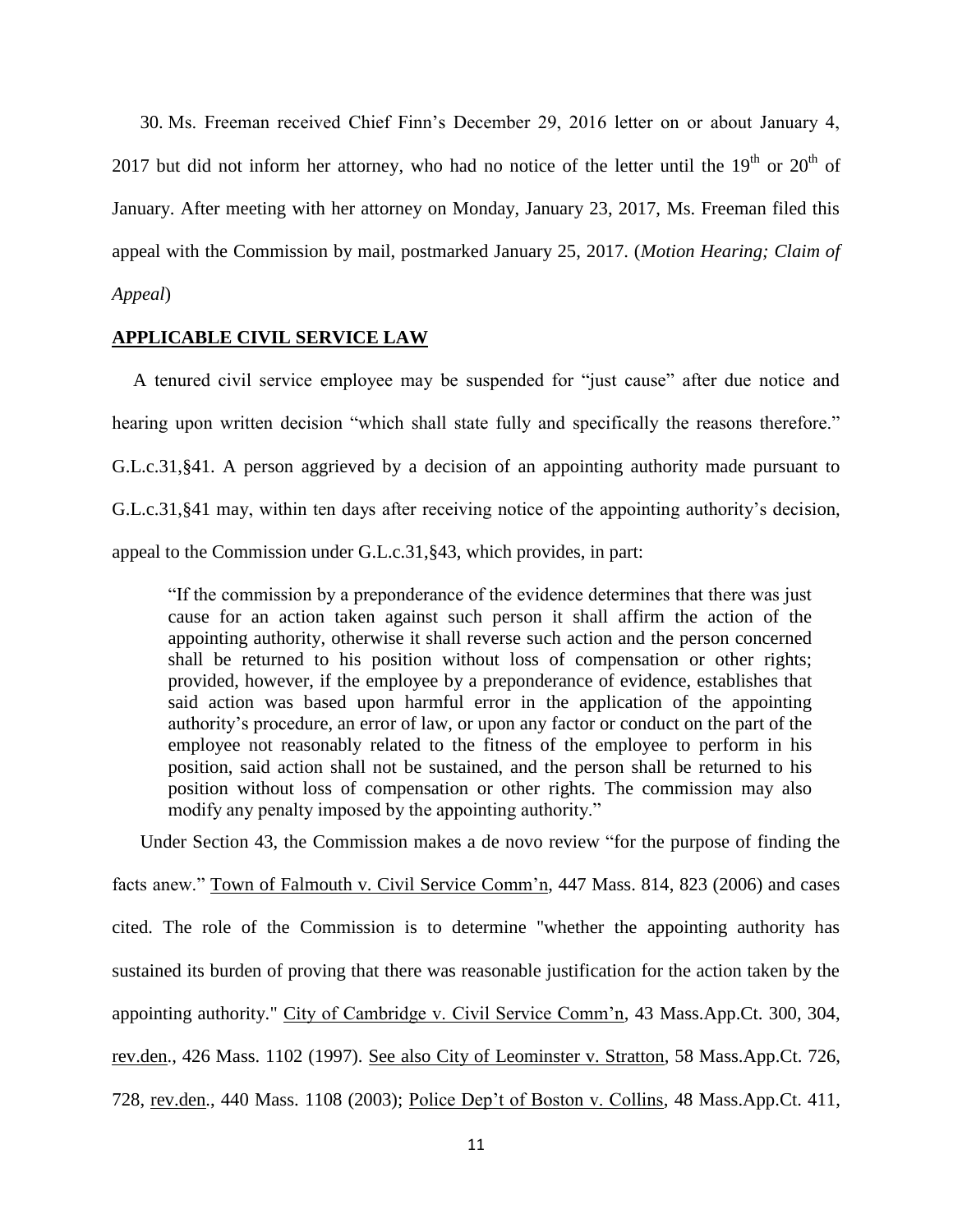rev.den., 726 N.E.2d 417 (2000); McIsaac v. Civil Service Comm'n, 38 Mass.App.Ct. 473, 477 (1995); Town of Watertown v. Arria, 16 Mass.App.Ct. 331, rev.den., 390 Mass. 1102 (1983).

An action is "justified" if it is "done upon adequate reasons sufficiently supported by credible evidence, when weighed by an unprejudiced mind; guided by common sense and by correct rules of law." Commissioners of Civil Service v. Municipal Ct., 359 Mass. 211, 214 (1971); City of Cambridge v. Civil Service Comm'n, 43 Mass.App.Ct. 300, 304, rev.den., 426 Mass. 1102 (1997); Selectmen of Wakefield v. Judge of First Dist. Ct., 262 Mass. 477, 482 (1928) The Commission determines justification for discipline by inquiring, "whether the employee has been guilty of substantial misconduct which adversely affects the public interest by impairing the efficiency of public service." School Comm. v. Civil Service Comm'n, 43 Mass.App.Ct. 486, 488, rev.den., 426 Mass. 1104 (1997); Murray v. Second Dist. Ct., 389 Mass. 508, 514 (1983)

The Commission is guided by "the principle of uniformity and the 'equitable treatment of similarly situated individuals' [both within and across different appointing authorities]" as well as the "underlying purpose of the civil service system 'to guard against political considerations, favoritism and bias in governmental employment decisions.' " Town of Falmouth v. Civil Service Comm'n, 447 Mass. 814, 823 (2006) and cases cited. It is also a basic tenet of "merit principles" which govern civil service law that discipline must be remedial, not punitive, designed to "correct inadequate performance" and "separating employees whose inadequate performance cannot be corrected." G.L. c.31,§1.

G.L.c.31, Section 43 also vests the Commission with "considerable discretion" to affirm, vacate or modify discipline but that discretion is "not without bounds" and requires sound explanation for doing so. See, e.g., Police Comm'r v. Civil Service Comm'n, 39 Mass.App.Ct.

12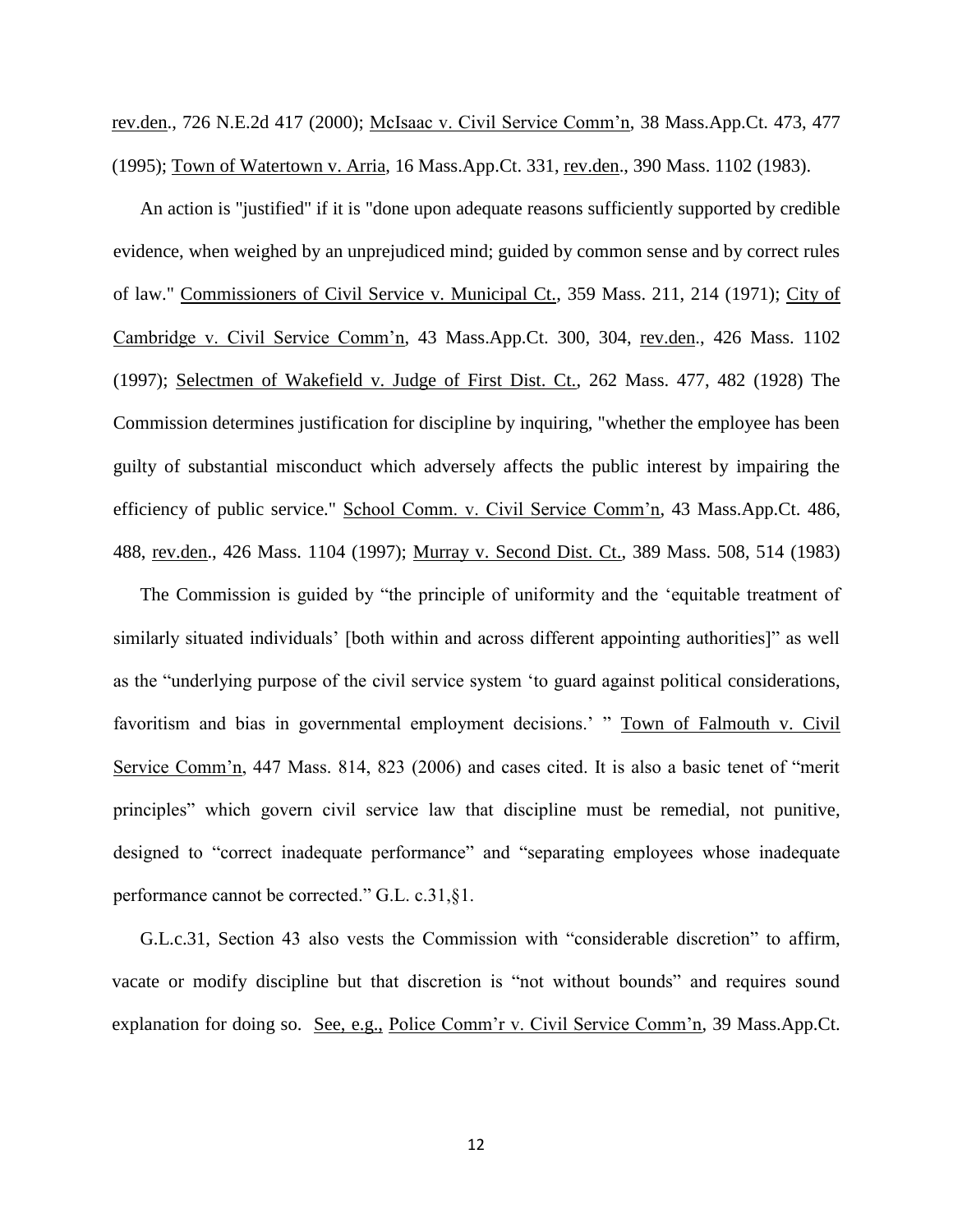594, 600 (1996) ("The power accorded to the commission to modify penalties must not be confused with the power to impose penalties ab initio . . . accorded the appointing authority")

*"[T]he power to modify is at its core the authority . . . to temper, balance, and amend*. *The power to modify penalties permits the furtherance of uniformity and equitable treatment of similarly situated individuals*. *It must be used to further, and not to frustrate, the purpose of civil service legislation, i.e., 'to protect efficient public employees from partisan political control'* . . [Citations]"

Id., (*emphasis added*). See also Town of Falmouth v. Civil Service Comm'n, 447 Mass. 814, 823 (2006), quoting Watertown v. Arria, 16 Mass.App.Ct. 331, 334 (1983).

# **ANALYSIS**

 $\overline{\phantom{a}}$ 

The BFD had just cause to suspend FAO Freeman for one (1) [twenty-four hour] tour due to her actions on October 3, 2016 which caused the BFD undue delay in responding to a fire emergency. Although FAO Freeman's prior unblemished record, her good-faith effort to seek a supervisor's direction and the supervisor's own problematic conduct, may all be mitigating factors, do not provide reasons to modify the modest discipline imposed for what the BFD concluded was a serious lapse of judgment that put the public and the BFD at unnecessary risk.

First, there is no dispute that BFD rules and regulations mandate that, upon receipt of report of a fire in a building, the required action by the FAO on duty as Call-Taker is to immediately dispatch the nearest apparatus and then "Strike the Box", i.e., FIRE/STB/Level 1, triggering the required additional minimum apparatus and personnel prescribed by the Basic Response Pattern to stage and suppress an active building fire. Nor can there be reasonable doubt that within the BFD, for purposes of dispatching the required response, reporting "smoke in building" is equivalent to reporting a "fire".<sup>7</sup> Indeed, simple common sense teaches that "where there's smoke, there's fire"; also, it is well-known that smoke inhalation (not burning) is the #1 hazard

<sup>&</sup>lt;sup>7</sup> Curiously, SFAO Minehan was the only BFD witness to see a difference between a report of "smoke" without mentioning "fire", a distinction she used to explain her response to FAO Freeman, who allegedly had only mentioned smoke, during their conversations on October 3, 2016. (*Exh. 4:Testimony of Minehan*)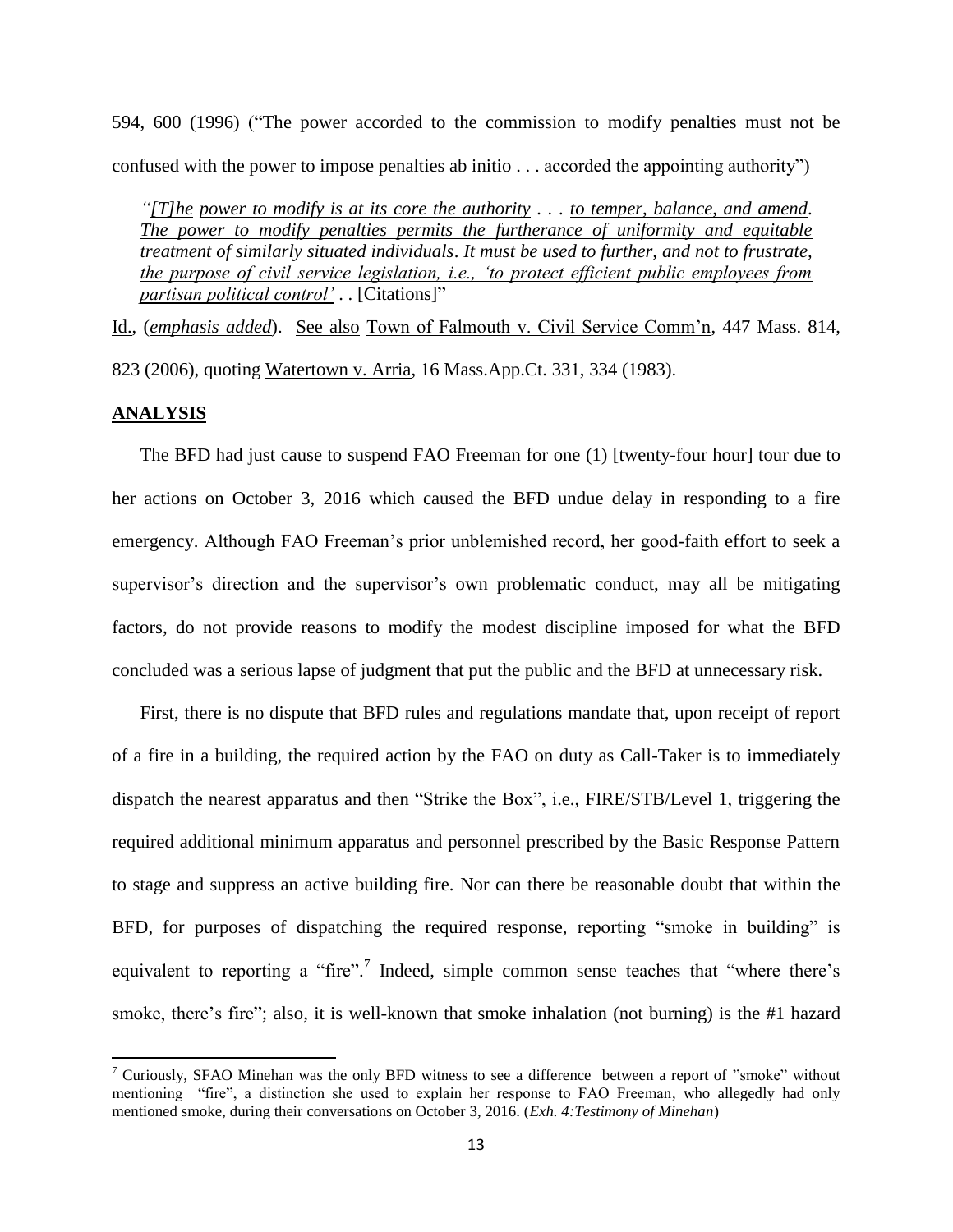and cause of fire-related death. See, e.g., J.R. Hall, "Fatal Effects of Fire" (NFPA 2011), http:// www.nfpa.org/News-and-Research/Fire-statistics-and-reports/Fire-statistics/Demographics-andvictim-patterns/Fatal-effects-of-fire

Second, here, the 911 call, both in content and tone, left no doubt that the technician on-scene had conveyed that what he saw indicated to him that there was a fire in the building. The alarm company operator had stated: "[W]e believe there's a real fire" and when asked by FAO Freeman if it could be caused by the generator test, the emphatic response was "No, no, no, That's not what he told me. He said there may be a fire . . . ." I find BFD was entirely reasonable to expect that, upon hearing a report of this nature, FAO Freeman needed no further information before she initiated an STB alarm. To be sure, in a perfect world, it would have been useful to have a contact number to reach the on-scene technician to obtain first-hand confirmation of the alarm company's report as FAO Freeman desired. FAO Freeman should have known, however, from her BFD training and experience, that inability to get first-hand confirmation did not justify delaying the STB alarm, let alone, delaying any BFD response for three minutes.

Third, Superintendent Clifford made it clear to staff that, for at least two reasons, the prudent choice to be made in dispatching BFD responders has been, and always will be, "to send more, not less". On the one hand, as Assistant Superintendent Keeley put it, "Better safe than sorry." On the other hand, should it turn out that the extra apparatus and personnel were not needed, they could be diverted or called back, or, alternatively, put on "Code C" and proceed to the scene, but at normal speed without sirens or flashing lights. What cannot be called back are the three minutes between FAO Freeman's statement to the alarm company operator that the "Fire Department's on their way" and the "Investigatory" dispatch of a "1  $\&$  1", or the fifteen minutes until the STB was finally entered.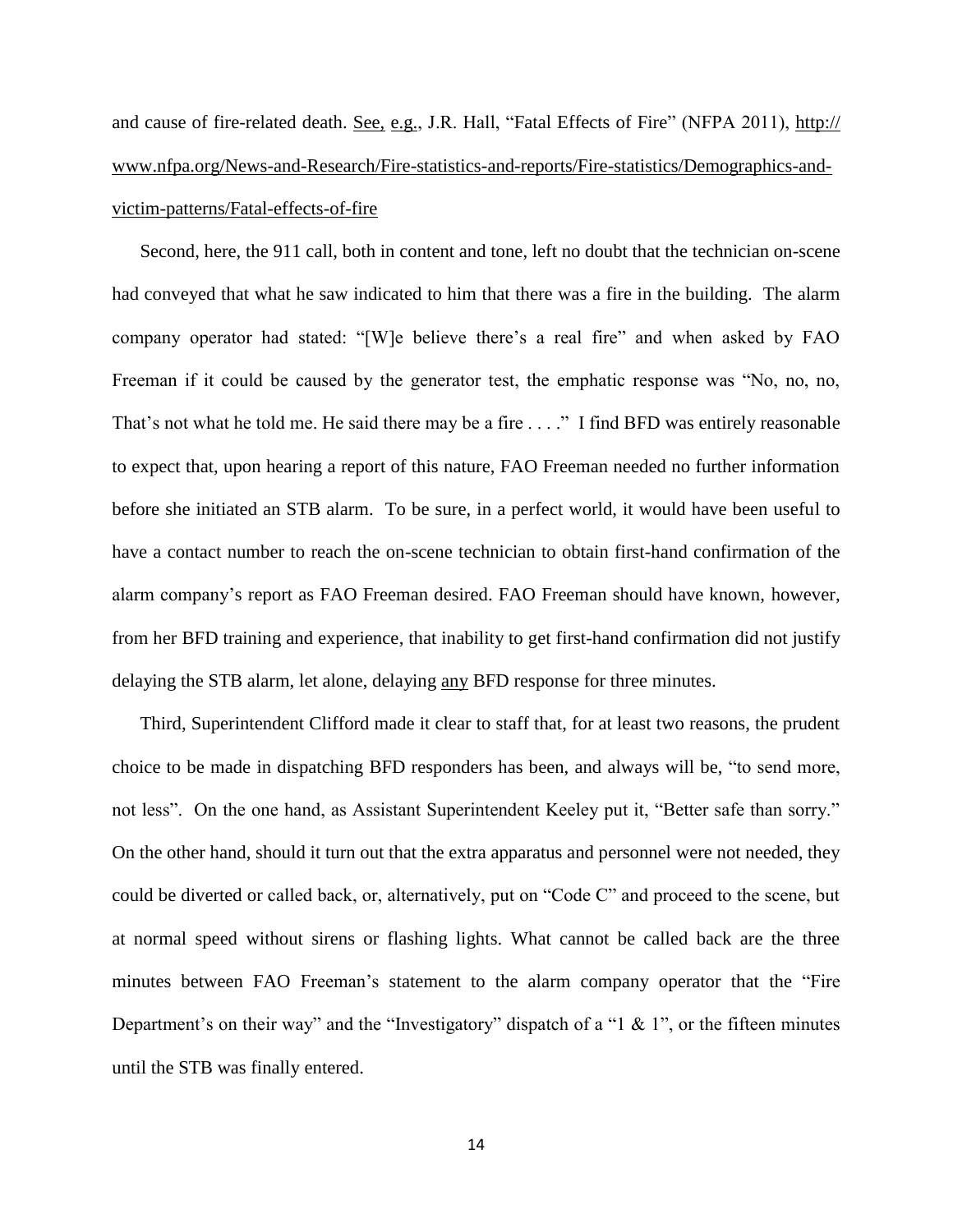Fourth, I take FAO Freeman's point that she acted in good faith and in accordance with the order (albeit mistaken) given to her by her supervisor to send "1  $\&$  1" (or, if the supervisor were believed, to "Send Something", which is even more open to interpretation). I do not doubt FAO Freeman's intentions, but that does not change the fact that she showed poor judgment and violated the Basic Response Pattern by choosing to delay any response until she had her supervisor's blessing. Moreover, although I credit FAO Freeman's account of the conversation with her supervisor, the mere fact that the conversation occurred remains problematic: (1) this process required FAO Freeman to leave her post; (2) the decision created an extremely unusual three minute delay in dispatching any BFD apparatus; and (3) without a recording of the conversation, the dispute about what actually was said and/or ordered cannot be proved with certitude, which complicated BFD's review of the incident and opened the door other liability issues that decision-making on an unambiguous record was meant to prevent.

Fifth, I considered whether the discipline should be reduced in the exercise of the Commission's discretion to modify a penalty. My findings and conclusions do differ somewhat from those on which the BFD relied, namely: my reconciling the discrepancy between what FAO Freeman claims she told her supervisor during their conversation in FAO Freeman's favor; my finding that the supervisor initially told FAO Freeman to "Hold On" and then did order a "1 & 1" and not an STB; and my conclusion that whether or not FAO Freeman had heard or mentioned the word "Fire", BFD Fire Alarm Operators knew or should have known to "Strike The Box" whenever there was a credible report of "smoke" in the building.

I am troubled that FAO Freeman, alone, was disciplined, when SFAO Supervisor X's actions may have been an equally significant (or as a supervisor, perhaps, a more significant) contributing factor leading to the BFD's delayed response to the Chauncy Street fire. I do not,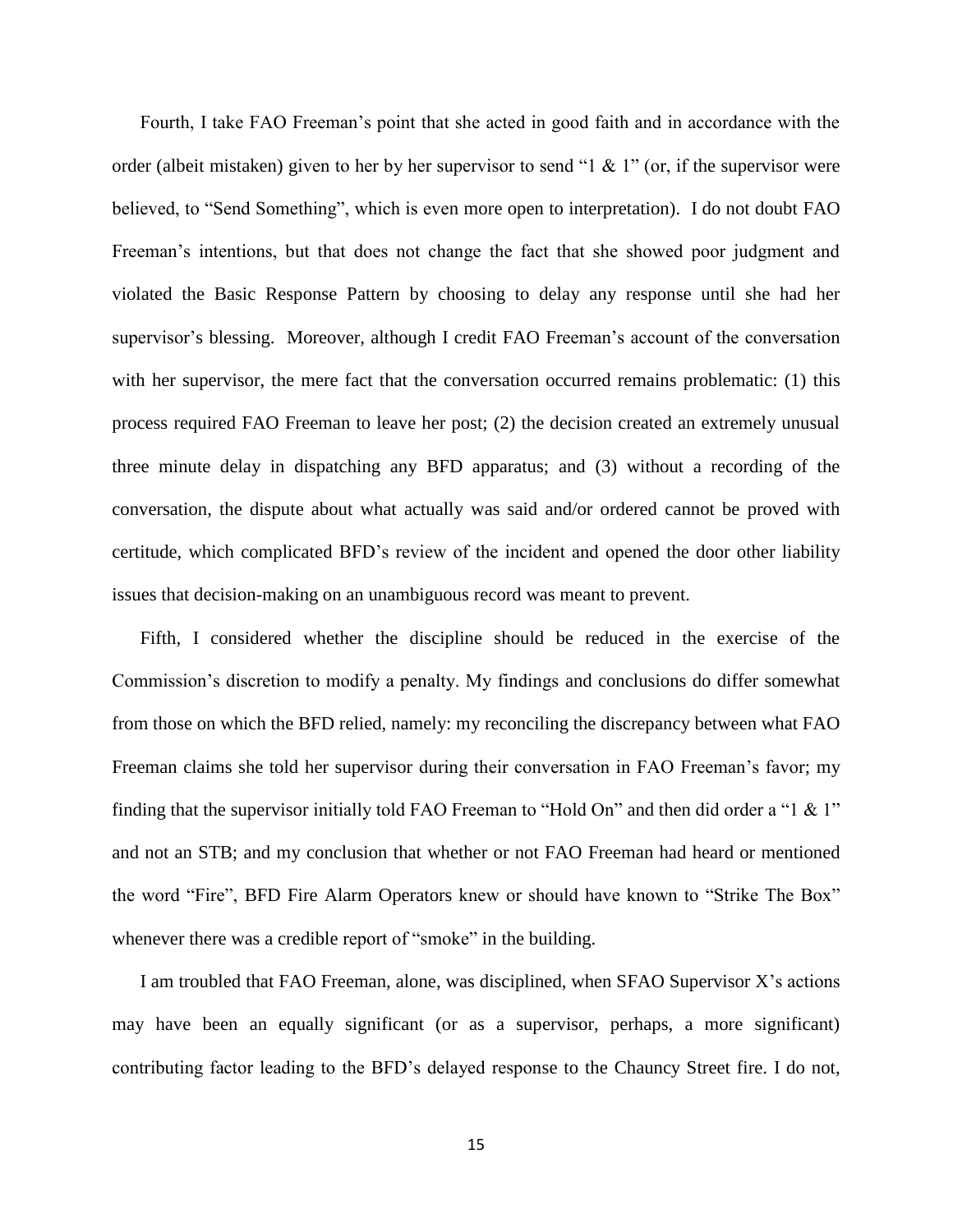however, attribute this outcome to any animus or favoritism, but, rather, to the fact that the investigation that the BFD performed relied solely on crediting what seems to be the supervisor's account of what took place between FAO Freeman and her supervisor, which had placed all of the responsibility for the delay on FAO Freeman. Although I found reason to believe that was not the case,<sup>8</sup> the fact remains that FAO Freeman's actions, alone, in seeking direction and in tolerating the initial three-minute delay, having not yet ordered ANY response and despite what she already knew, alone, does warrant some discipline. The BFD's choice of a one-tour suspension is not out-of-line with discipline that other fire services had meted out for similar infractions. See Caggiano v Marshfield Fire Dep't, 27 MCSR 638 (2014) (one day suspension of fire alarm dispatcher for mistakes in "communicating the severity" of the incident); Mead v. Town of Bedford, 6 MCSR 90 (1993) (firefighter's two-day suspension who failed to follow procedure to verify location of fire) Thus, this appeal is not an occasion in which the Commission is warranted to exercise its discretion to modify the discipline imposed by the BFD.

Finally, to the extent I have not addressed any of the other issues raised by the parties, they "have not been overlooked. . . . [N]othing in them . . . requires discussion." McCormack v. Department of State Police, 92 Mass.App.Ct. 1103, 2017 WL 3469601 (Rule 1:28), *citing* Commonwealth v. Domanski, 332 Mass. 66, 78 (1954). In particular, I need not revisit the BFD's motion to dismiss the appeal as it untimely as is no longer material to the outcome. But see Kilson v. City of Fitchburg, 27 MCSR 106 (2013) and cased cited, *aff'd sub nom*, Kelson v. Massachusetts Civil Service Comm'n, 2014 WL 11498140 (Sup.Ct. 2014).<sup>9</sup> The Appellant's

 $\overline{\phantom{a}}$ 

 $8$  If further investigation or other departmental remedial training, if any, is warranted.in light of the findings and conclusions in this Decision, that is a matter that will be left to the BFD's sound discretion.

 $9^9$  I do not mean to sanction a practice that an appointing authority decision in a civil service disciplinary appeal may be issued without providing a copy to the employee's counsel of record. Should this be a more widespread practice among appointing authorities, and not an isolated incident, as I suspect it was, the contention that such notice is not necessary or warranted can be more fully considered by the Commission in a future appropriate case..